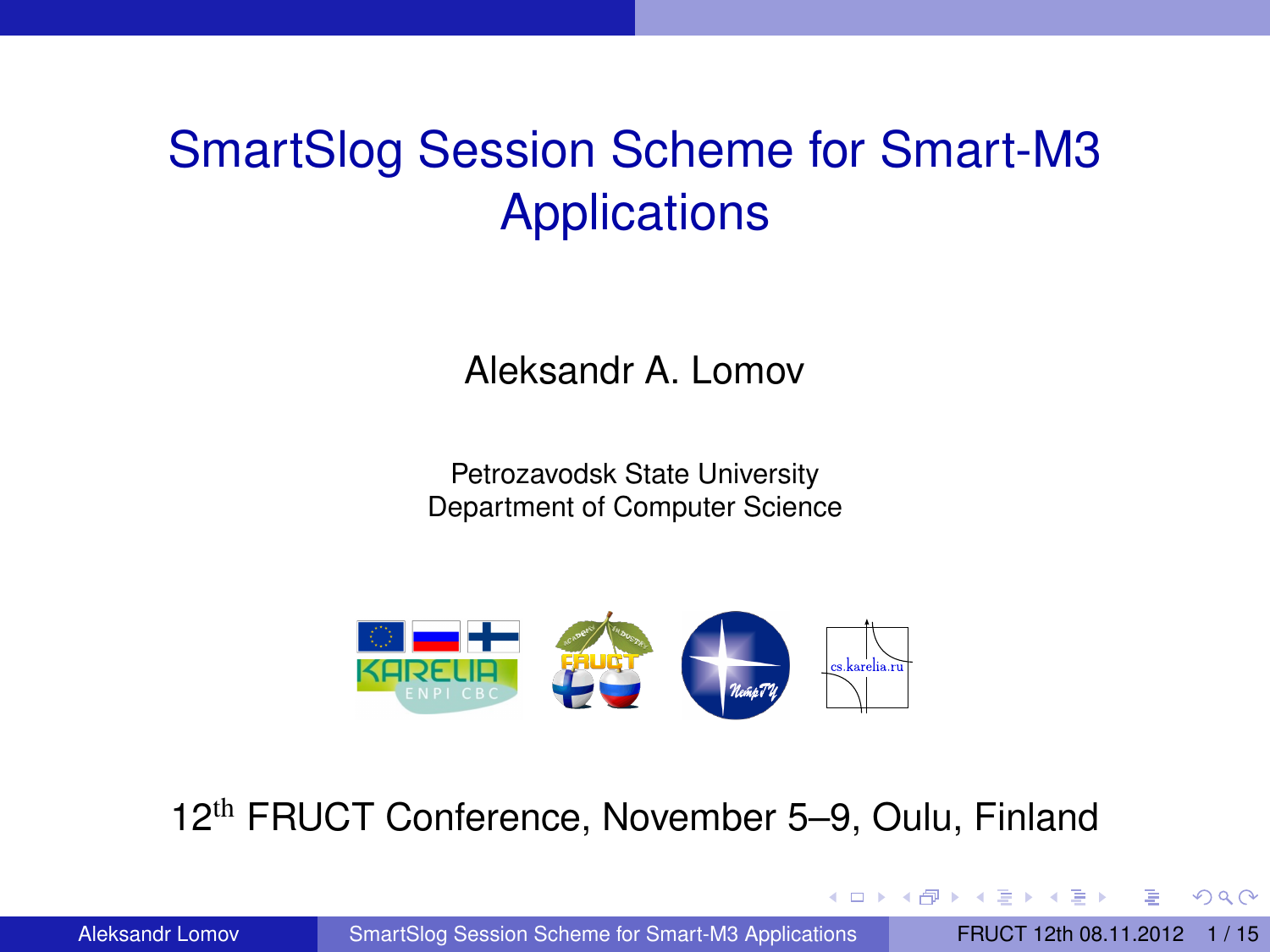# Table of Contents

- <span id="page-1-0"></span>1 [Smart-M3 platform: infrastructure & SDK](#page-2-0)
- 2 [SSAP session](#page-5-0)
- 3 [SmartSlog session](#page-7-0)
- 4 [Conclusion](#page-14-0)



 $\Omega$ 

Aleksandr Lomov [SmartSlog Session Scheme for Smart-M3 Applications](#page-0-0) FRUCT 12th 08.11.2012 [2 / 15](#page-1-0)

重

 $\leftarrow$   $\Box$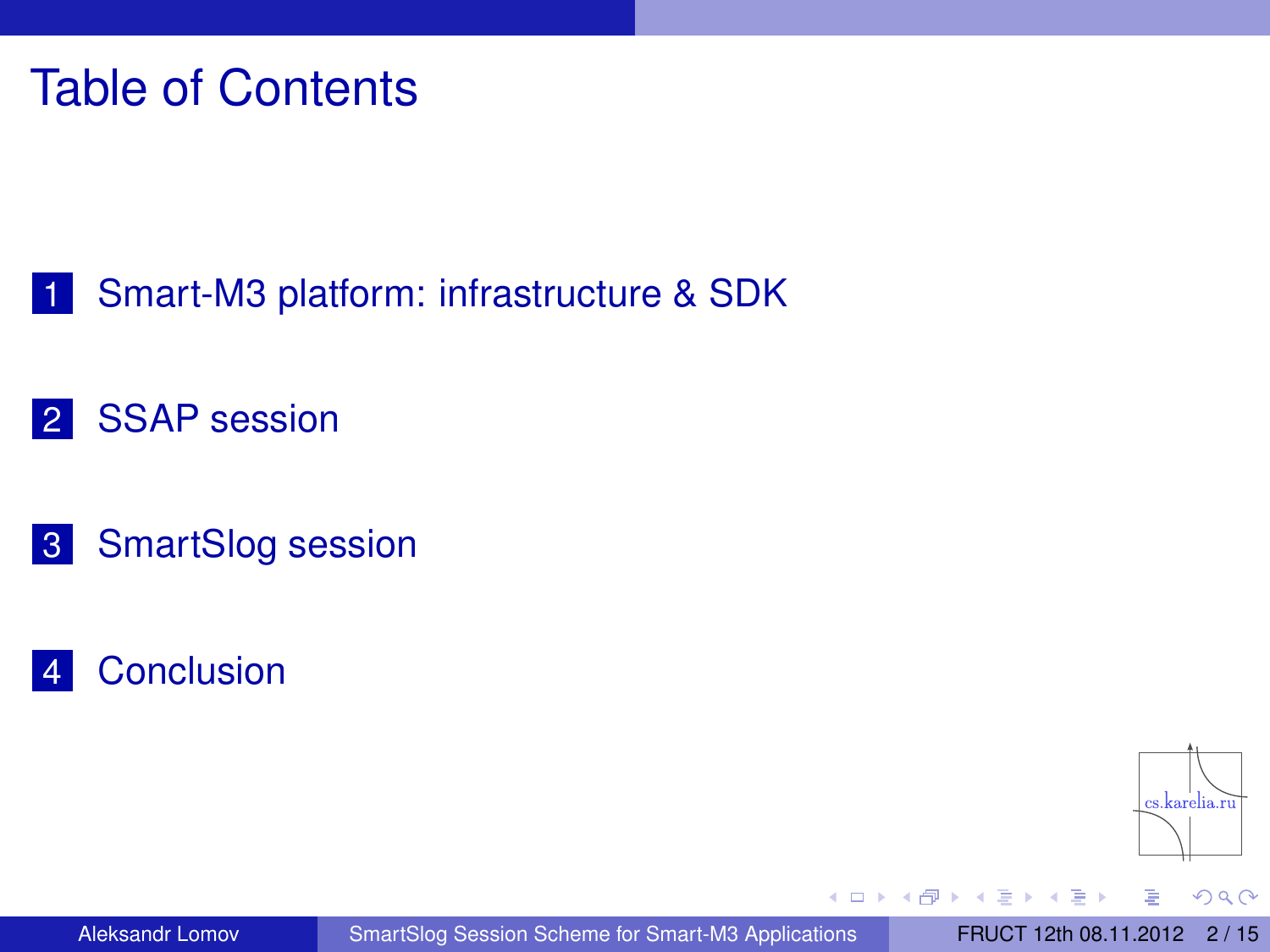# Infrastructure: RDF-based space with pub/sub

- Semantic information brokers (SIBs) maintain space content in low-level RDF triples
- **Application consists** Computer of several knowledge processors (KPs) running on various devices
- Smart space access protocol (SSAP) Music center for SIB↔KP communication; it supports subscription to RDF triples
- Smart-M3: **M**ultidomain, **M**ultidevice, **M**ultivendor



<span id="page-2-0"></span>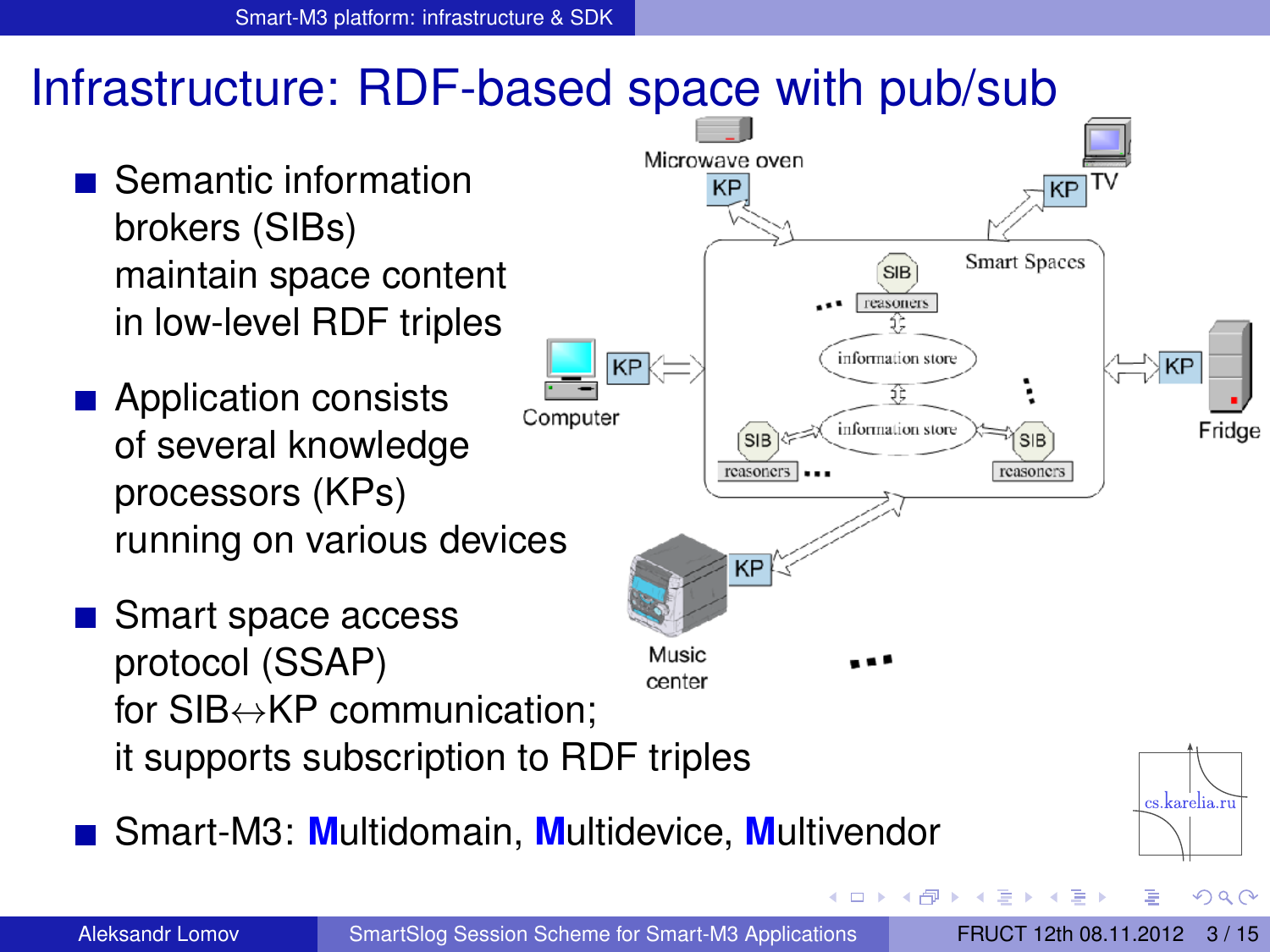# KP development tools

#### **Low-level (RDF triple)**

Whiteboard, Whiteboard-Qt: *C/Glib, C/Dbus, C++/Qt (Smart-M3)*

Smart-M3 Java KPI library: *Java (University of Bologna and VTT)*

M3-Python KPI (m3 kp): *Python (Smart-M3 distribution)*

C# KPI library *C# (University of Bologna)*

KPI low *ANSI C (VTT-Oulu)*

C KPI *ANSI C (Petrozavodsk State University)*

#### **High-level (OWL objects & properties)**

Smart-M3 ontology to C-API generator: *C/Glib, C/Dbus (Smart-M3)*

Smart-M3 ontology to Python generator: *Python (Smart-M3)*

SmartSlog: *ANSI C, C# (Petrozavodsk State University)*

 $\leftarrow$   $\leftarrow$   $\leftarrow$ 

4 0 5

cs.karelia.ru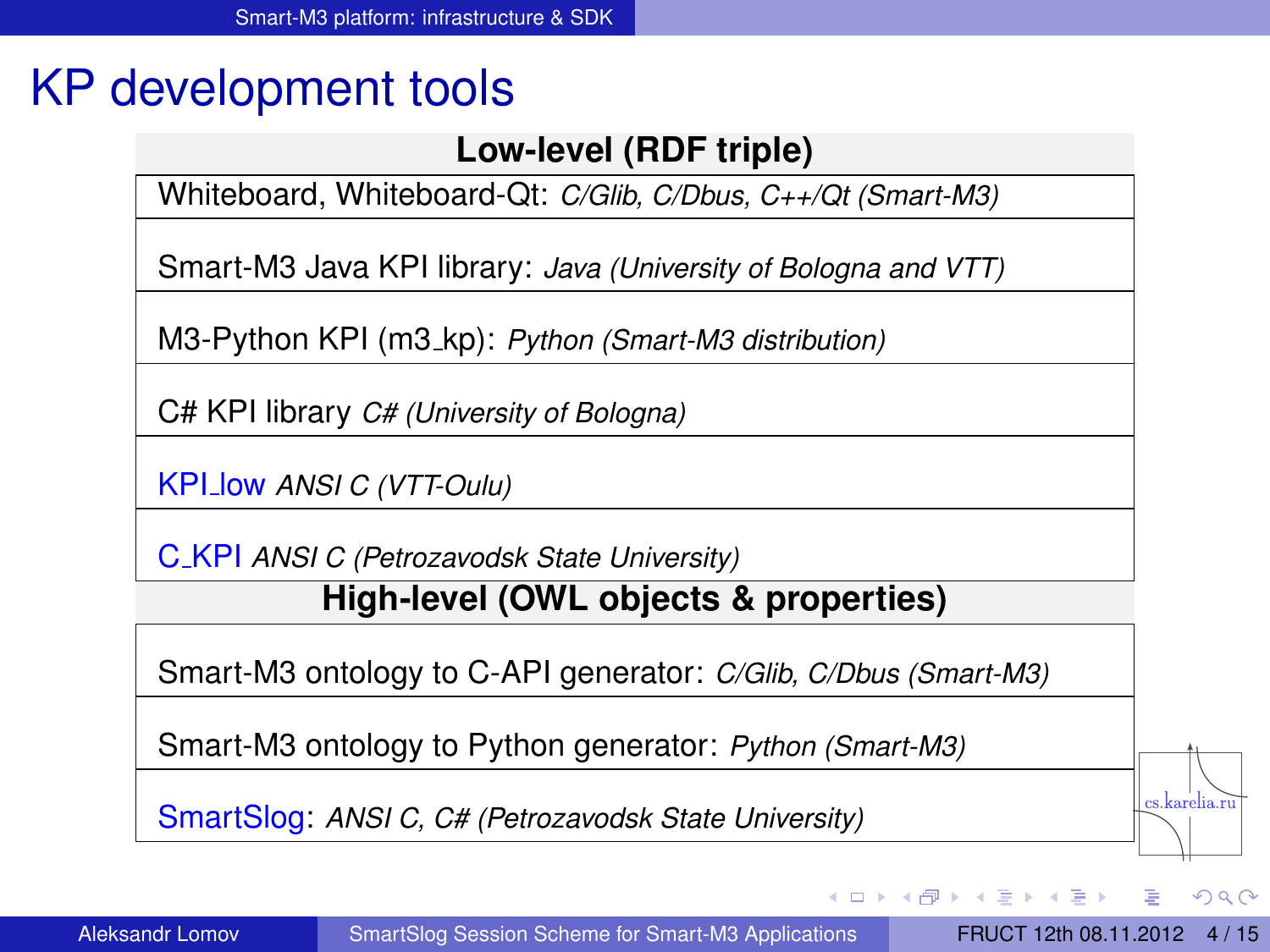# SmartSlog SDK

- Library generator for Smart Space ontology
- $\blacksquare$  Mapping OWL to code  $(C, C#)$ :
	- $\triangleright$  KP uses ontology library
	- $\triangleright$  ontology abstractions in API
	- $\blacktriangleright$  modest code
	- $\triangleright$  low-level KPI is hided (KPI low)
- **High-level communication primitives** 
	- **E** session
	- $\blacktriangleright$  knowledge patterns
	- $\blacktriangleright$  subscription

#### KP programmer can think in abstract ontology terms!



 $\leftarrow$   $\leftarrow$   $\leftarrow$ 

4 0 8

The Sea **A** The

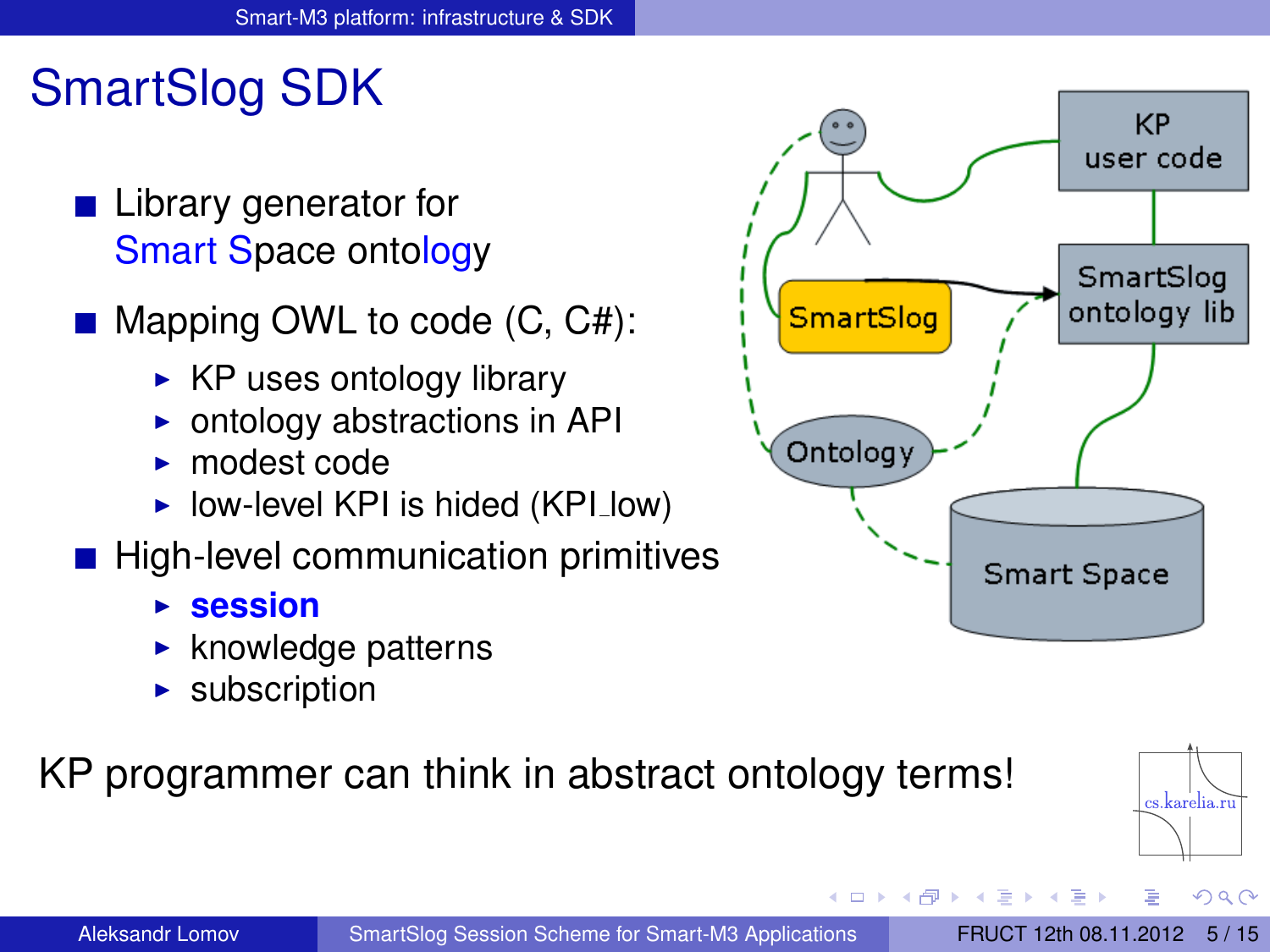### SSAP session

- Start with the Join operation
- Work with the smart space
- Terminate session with Leave operation

<span id="page-5-0"></span>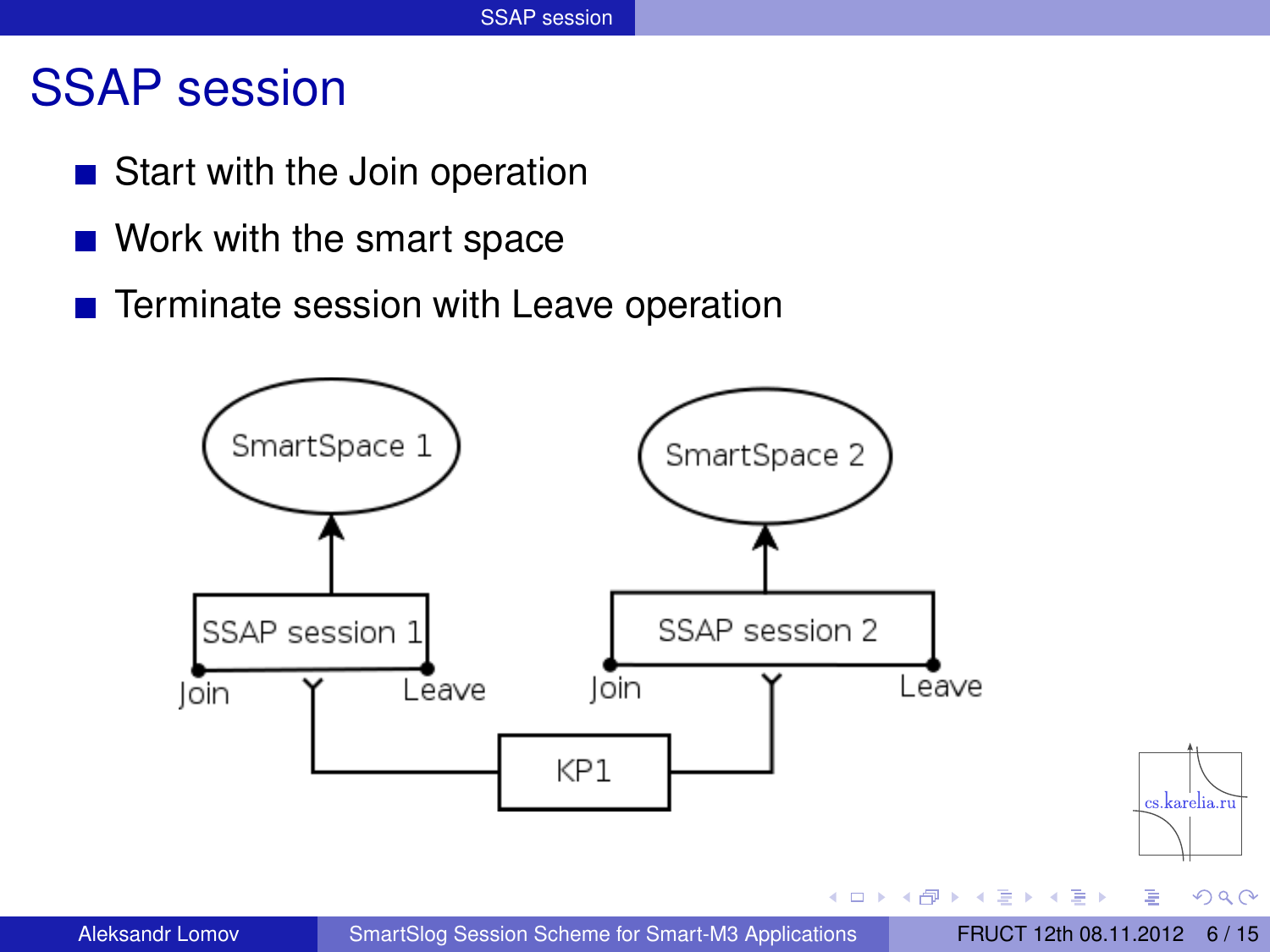### SSAP session drawbacks

- $\blacksquare$  Each session is works independently
- Data do not share between sessions
- There is no scheme to work and manage several sessions
- $\blacksquare$  There is no mapping smart spaces to a one local space

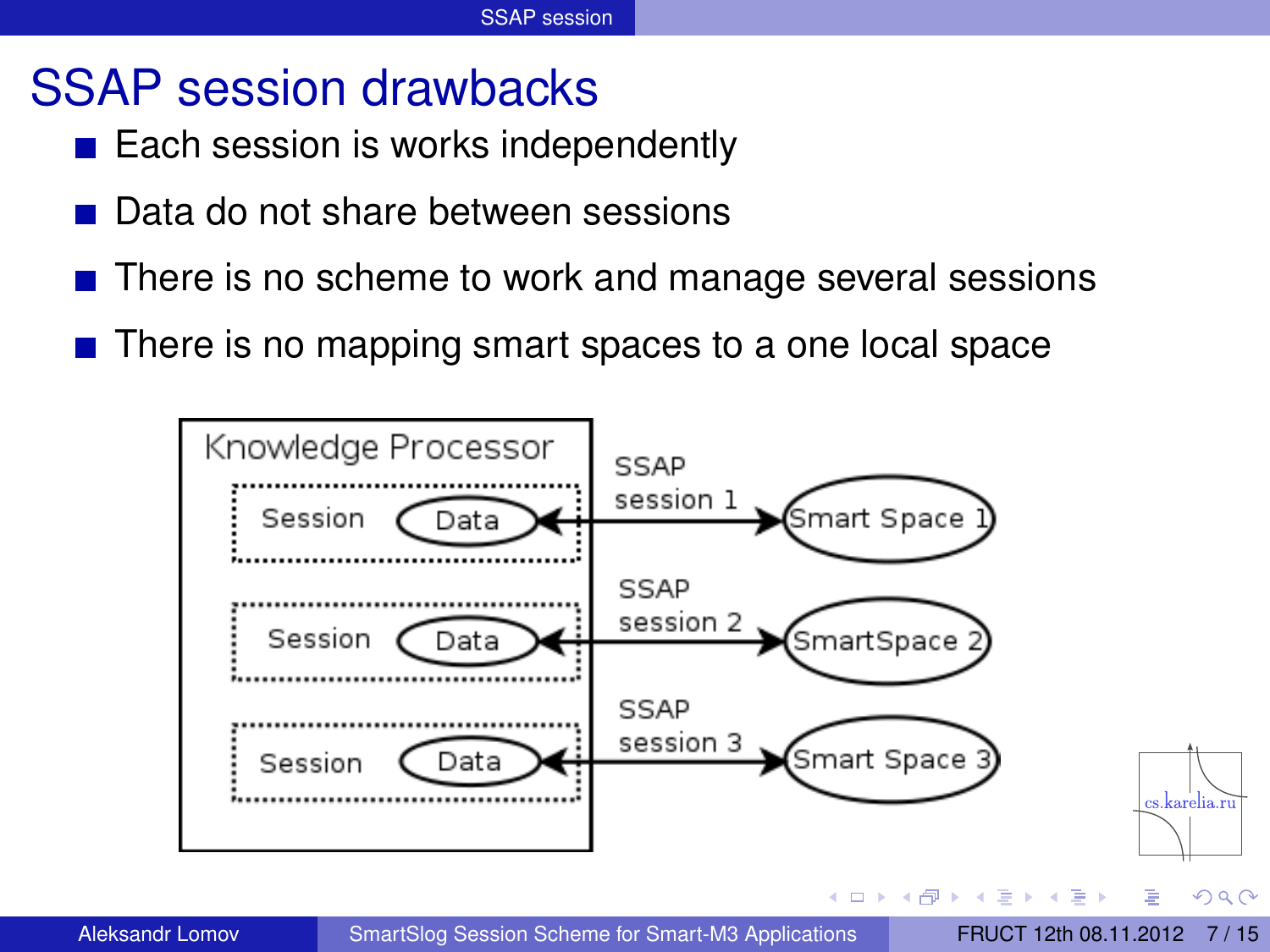### New session scheme

- **SSAP sessions work in one session**
- one store for all SSAP session
- **If** local store maps to several smart spaces

<span id="page-7-0"></span>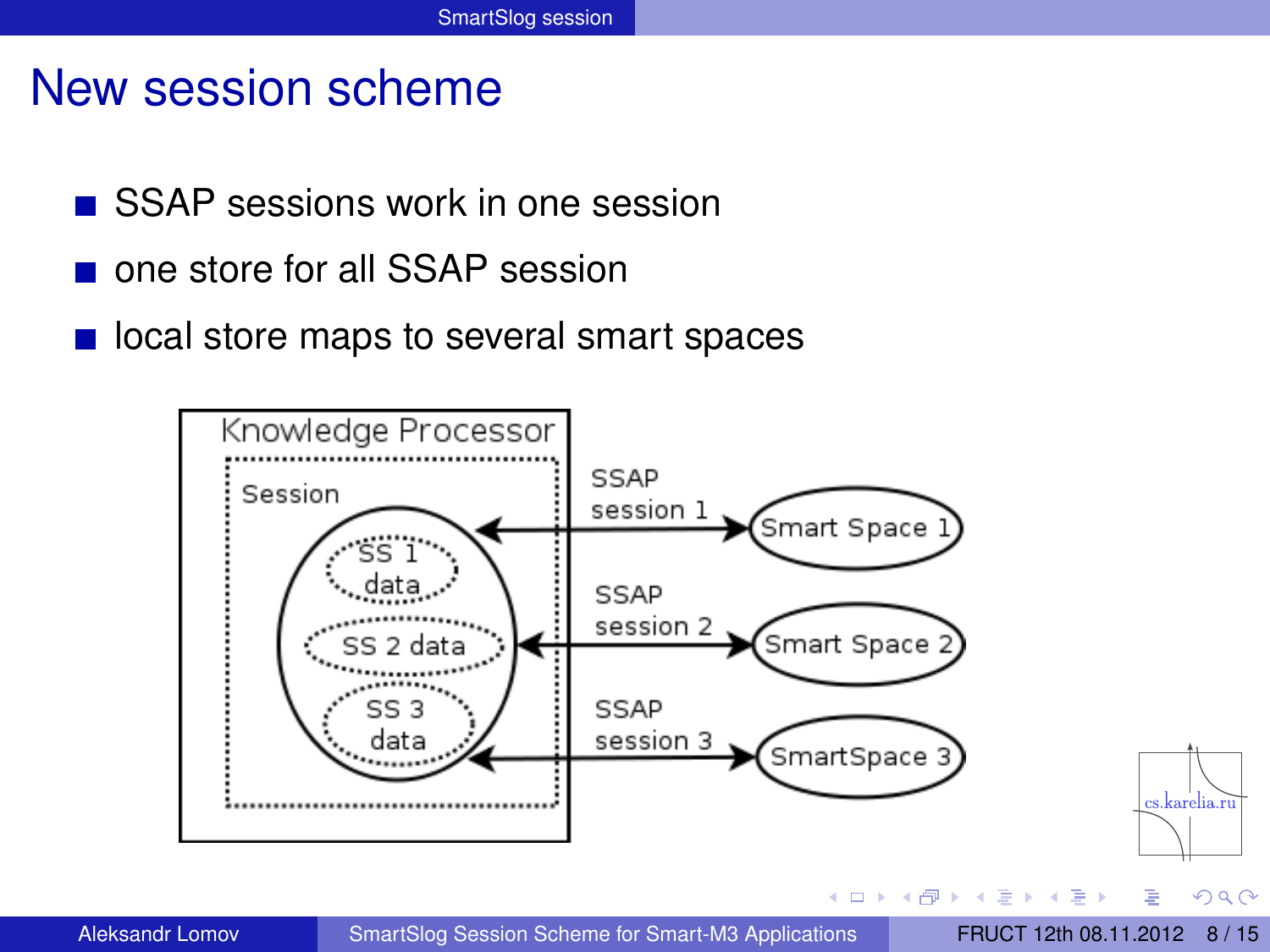# New session scheme implemented in the SmartSlog

- Node represents a SSAP session
- Repository is a local store for ontology entities
- KPI represents different KP interfaces
- **Information about changes (caching data)**
- Information about subscriptions (manage subscriptions)

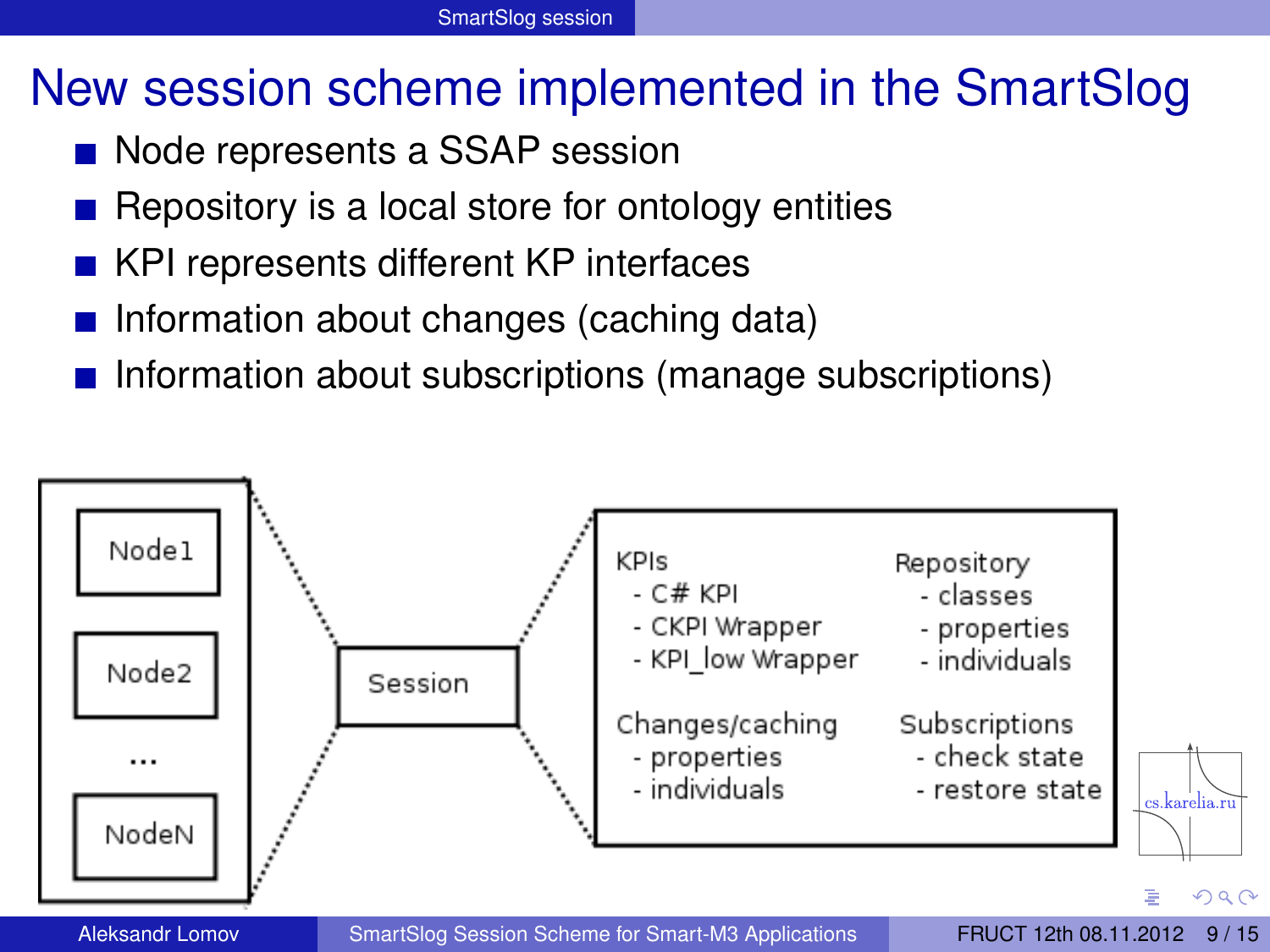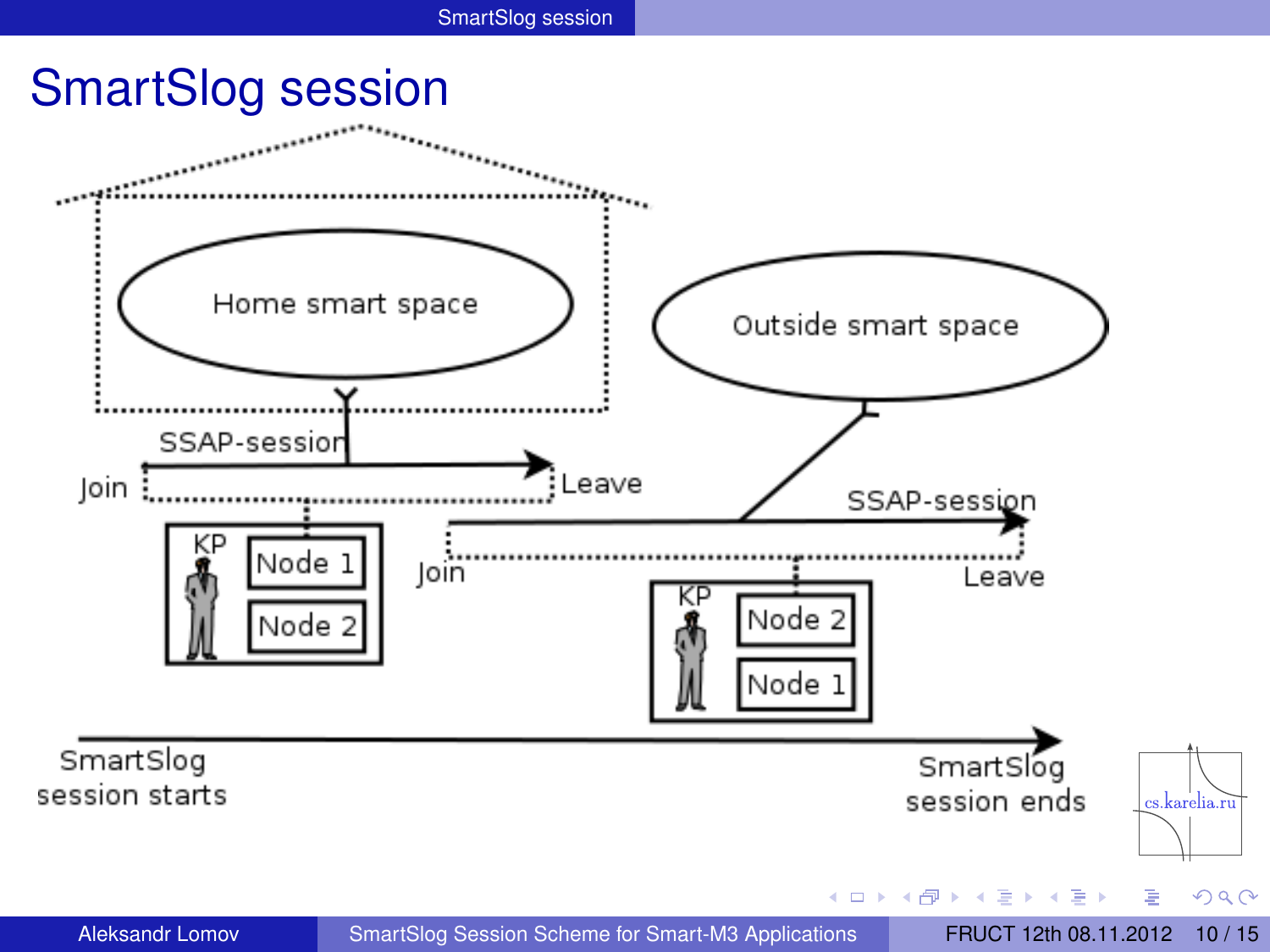### Session repository

- Storing data for several SSAP sessions (Nodes)
- Mapping several smart spaces to one local space
- Transferring data between smart spaces

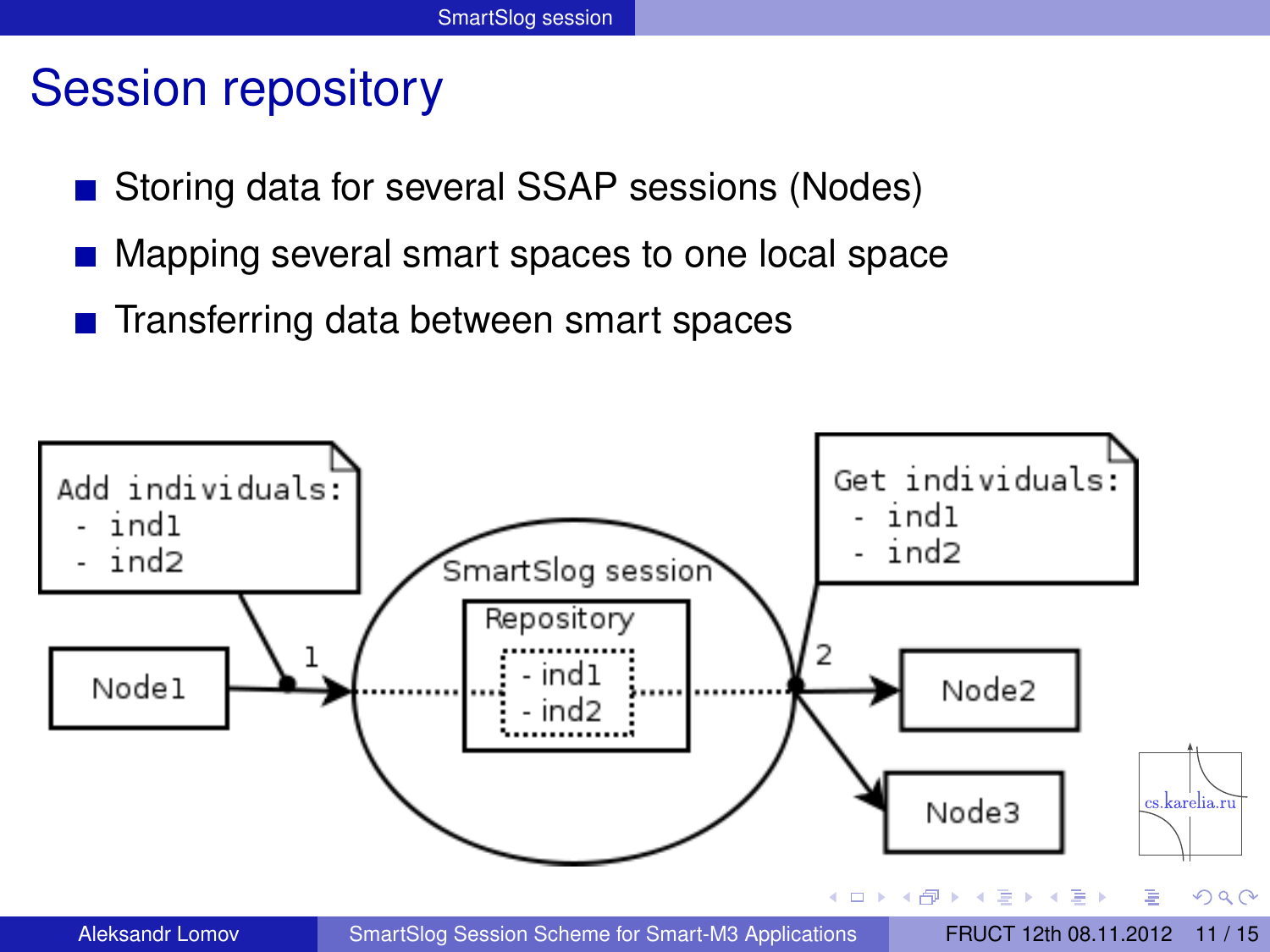### KPI's support

Session loads KPIs in run-time and initializes them. Nodes get the KPI from the session and work with it through KPI Wrapper (C# version).

KPI Wrapper assembly contains:

- Simple implementation of Triple and BlankNode classes
- Some interfaces and abstract classes to simplify implementation Wrapper for KPI

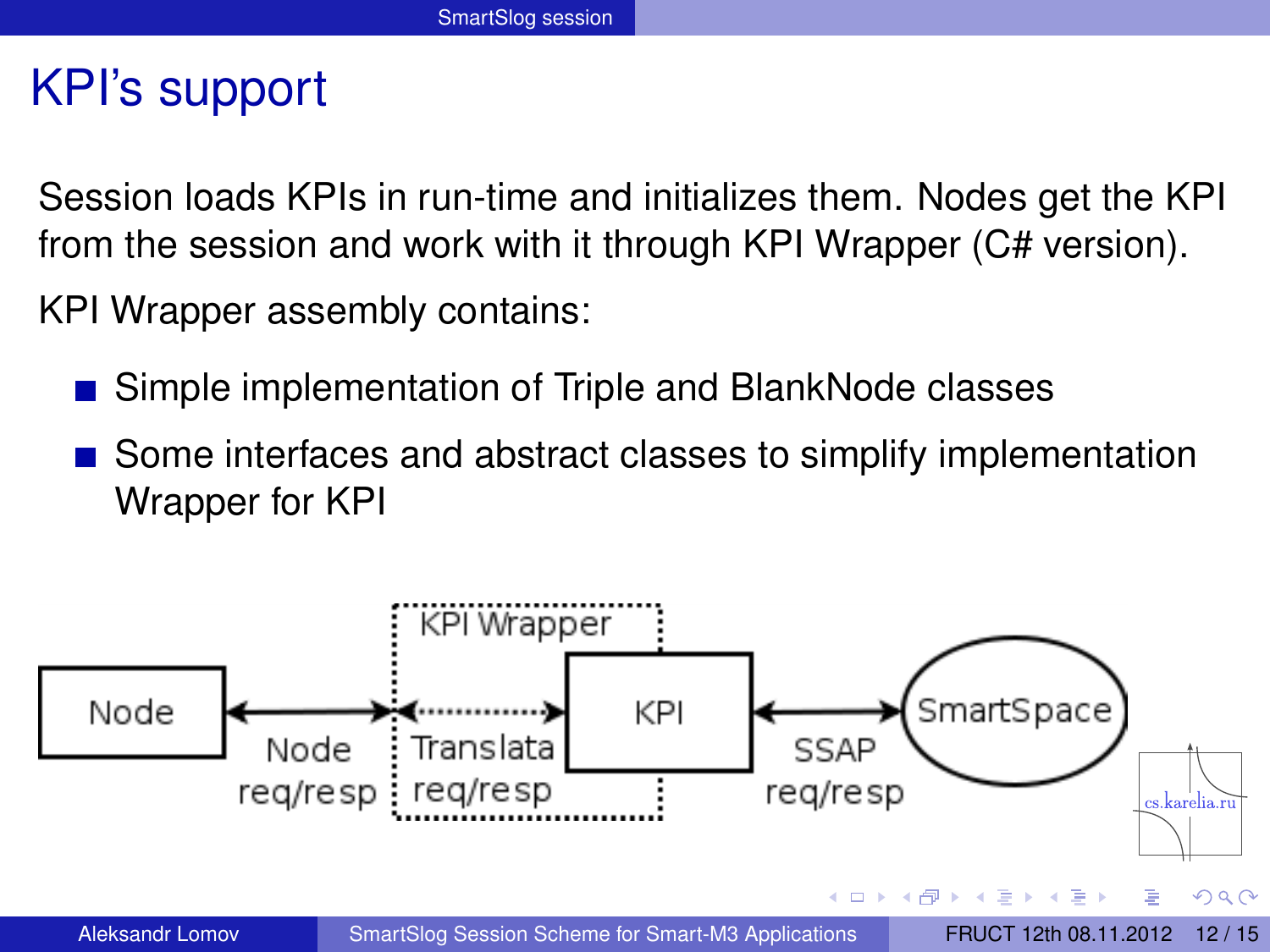# ANSI C and C# versions comparison

| ANSI C 0.41 alpha                                                                         | C#0.17alpha                                                                  |
|-------------------------------------------------------------------------------------------|------------------------------------------------------------------------------|
| One local store for all sessions.                                                         | One local store for each session.                                            |
| It needs to switch between sev-<br>eral sessions manually by using<br>a special function. | Appropriate objects represent<br>sessions.                                   |
| Session works with one SSAP-<br>session.                                                  | Session contains several SSAP-<br>sessions.                                  |
| Different low-level KPIs can not<br>be used in the run-time.                              | Session can work with different<br>KPIs (using Wrapper) in the run-<br>time. |
|                                                                                           |                                                                              |

- 4 (国)

4 0 8  $\leftarrow$   $\sim$ ∍  $\sim$   $290$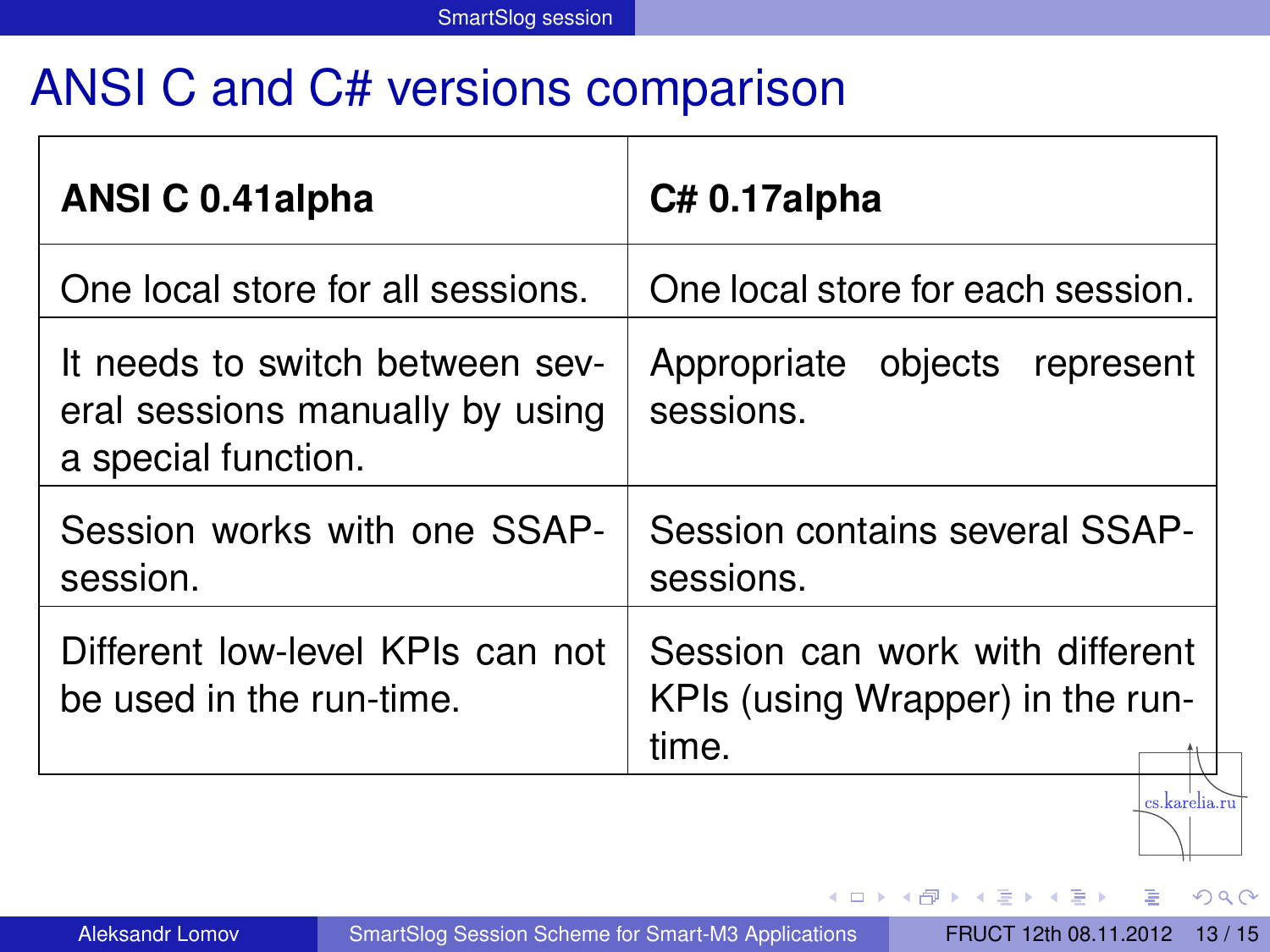# Session examples

#### **ANSI C version**

sslog\_ss\_init\_new\_session\_with\_parameters("X", "127.0.0.1", 10010, "Home");

sslog\_ss\_init\_new\_session\_with\_parameters("X", "194.85.173.9", 10012, "Bar");

sslog\_switch\_sib("Home"); individual\_t \*timo = sslog\_new\_individual(CLASS\_MAN);

sslog\_add\_property(timo, PROP\_FNAME, "Timo"); ...

sslog\_ss\_insert\_individual(timo);

sslog\_switch\_sib("Bar"); sslog\_ss\_add\_property(timo, PROP\_DRINKS, "beer");

sslog\_ss\_leave\_session\_all(); sslog\_repo\_clean\_all();

#### **C# version**

Node timoNode = new Node(nodeNameTimo, smartSpaceName, address, port);

Individual timo = timoNode.CreateIndividual(OntStructure.Man); node.Insert(timo);

ISession wifeSession = SessionManager.CreateSession();

Node wifeNode = new Node(wifeSession, ...);

Individual wife = wifeNode.CreateIndividual(OntStructure.Woman);

wifeNode.Insert(wife);

SessionManager.DestroySession(wifeSession);

イロト イ押ト イヨト イヨト

re karolia r